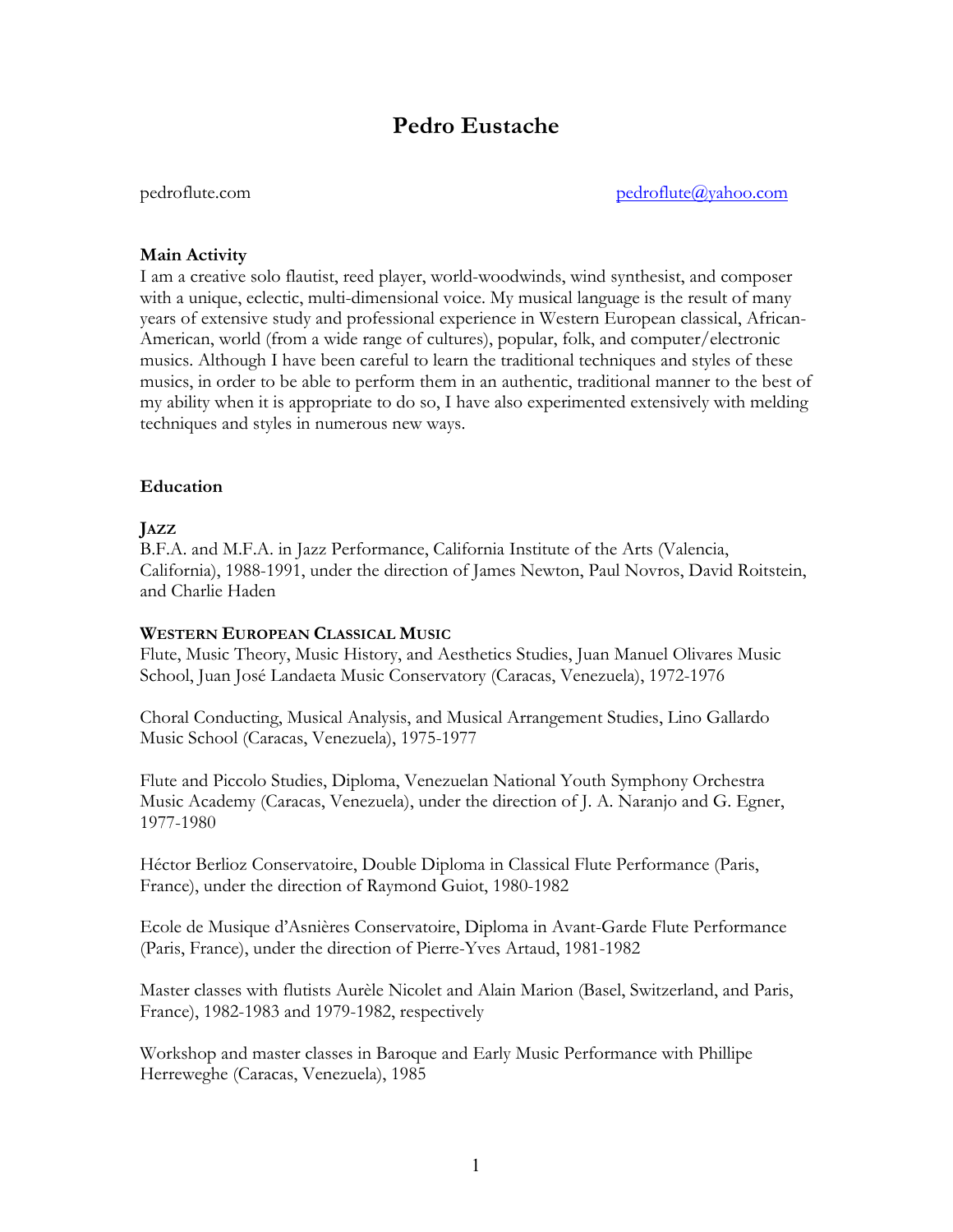## **HINDUSTANI CLASSICAL MUSIC**

Bansuri (North Indian bamboo flute) and Hindustani Classical Music master classes with Living Legend Pandit Ravi Shankar (Encinitas and Los Angeles, California, and The Ravi Shankar Centre, New Delhi, India) on and off from 1994 to present; with Pandit Hariprasad Chaurasia (Brindavan Gurukul, Mumbai, India; Rotterdam Conservatory of Music, The Netherlands; and Los Angeles, California), on and off from 1994 to present; and with Pandit Rajeev Taranath and the late Amiya Dasgupta (California Institute of the Arts and privately in Los Angeles, California), from 1995 to present and 1989-1995, respectively

#### **ASIAN, AFRICAN, LATIN AMERICAN, EASTERN AND WESTERN EUROPEAN TRADITIONAL, MIDDLE EASTERN, AND PACIFIC RIM MUSIC**

Armenian duduk (traditional double reed instrument) master classes with duduk virtuoso Djivan Gasparyan (Los Angeles, California), 2000 to present, and Albert Vartanian (Los Angeles, California), 1996-2000

Armenian b'lul (traditional oblique wooden flute) private lessons with maestro Norair Kartashyan (Los Angeles, California), 2006

Arabic ney master classes with Dr. Nabil Abdelmoulah (Tunis, Tunisia), 2006 to present

Arabic classical music theory master classes with maestro Riadh El Fehri (Tunis, Tunisia), 2007 to present

Classical Persian ney lessons with multi-instrumentalist Houman Pourmehdi and Siamak Jahangiri (Los Angeles, California), 2001-present and 2005, respectively

Shakuhachi lessons with the late Sensei Masakazu Yoshizawa (Los Angeles, California), 1994-1995, and Frank Noel (Paris, France), 1981-1983

Bulgarian kaval (traditional oblique wooden flute) lessons with Dr. Lyuben Dossev (New York, New York), 1995

Deeza (Chinese transverse flute) lessons with Liu Qi Qao (Los Angeles, California), 1997- 1998, and Prof. Dai-Shuhong (Shanghai Conservatory of Music, Shanghai, China), 1997

Australian didgeridoo lessons with David Hudson, 1997 to present

Flamenco flute and woodwind master classes and workshops with Adam Del Monte and José Tanaka (Los Angeles, California), since 1994

Kwela (African fipple flute from Malawi) master class with Donald Kachamba (UCLA), Fall 1999

Pre-Columbian Kena, Andean Music, and Charango, extension courses at the Central University of Caracas, under the direction of J. Ball, 1977-1978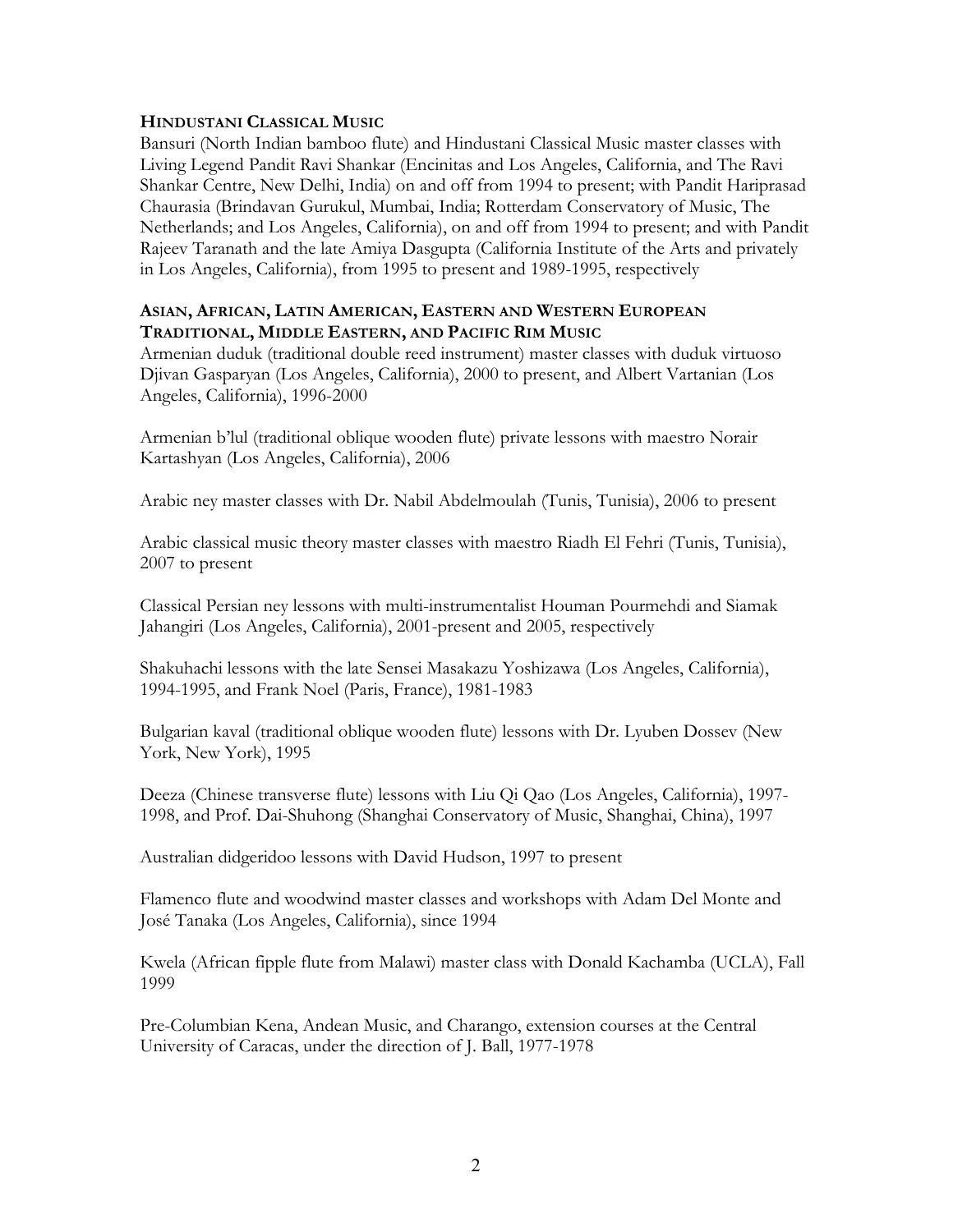## **COMPUTER AND ELECTRONIC MUSIC**

Wind synthesizer workshops (performance & sampling techniques) with E.V.I. expert Judd Miller (Los Angeles, California), 2000

Computer Programming Foundations (Pascal, procedural oriented; C, object oriented) master classes with John Payne (California Institute of the Arts, Valencia, California), 1988- 1990

Interactor (real-time computer interactive music) master classes with Marc Coniglio (California Institute of the Arts, Valencia, California), 1989-1991

## **NON-WOODWIND INSTRUMENTS**

Afro-Venezuelan Percussion Techniques and Performance Diploma, Talleres de Cultura Popular (Popular Music Workshops), under the direction of Hector Livinalli and A. Poleo (Caracas, Venezuela), sponsored by the Bigott Company, 1984-1986

Venezuelan cuatro, self-taught since age nine

# **Professional Experience**

## **RECORDINGS AS SOLO ARTIST**

*Hymns—Hymnos* (classical, world, global beat, Latin, pop, electronica and more), Gynook Productions Inc., distributed by Casa Creacion, 2007

*Global M-Vission* (world, pop, electronica, and more), Gynook Productions Inc., distributed by Casa Creacion, 2004

*The Giant Sleeps* (progressive Latin jazz), Maki Music Productions, licensed by Midi Inc. Japan, 1995

*Strive for Higher Realities* (progressive South American jazz), Midi Inc. Japan, 1993

# **RECORDINGS WITH OTHER ARTISTS, COMPOSERS, AND/OR PRODUCERS**

Sir Paul McCartney, John Williams, James Newton Howard, John Debney, Jorge Calandrelli, Aaron Zigman, Andrae Crouch, Alex Acuña, Dori Caymmi, Shakira, Otmaro Ruiz, Paul Hansen, Daisaku Kume, Abraham Laboriel Sr., Justo Almario, Don Grusin, Danny Elfman, Jorge Callandrelli, Frank Quintero, Michel Colombier, Omar Hakim, James Newton, Tim Truman, Brenda Russell, Dariush, Googoosh, Ara Gevorgian, Marc Isham, Don Henley, Mark Neuman, Emanuel, the Woljan Bros., Pimpinela, Mark Mancina, Phil Collins, Ednita, Yanni, Graeme Revell, and Robbie Rosas, among many others

# **PERFORMANCES AS SOLOIST AND/OR FREELANCER**

Member of J. S. Bach Musical Association Recorder Quintet

Member of Abraham Abreu's Caracas Baroque Trio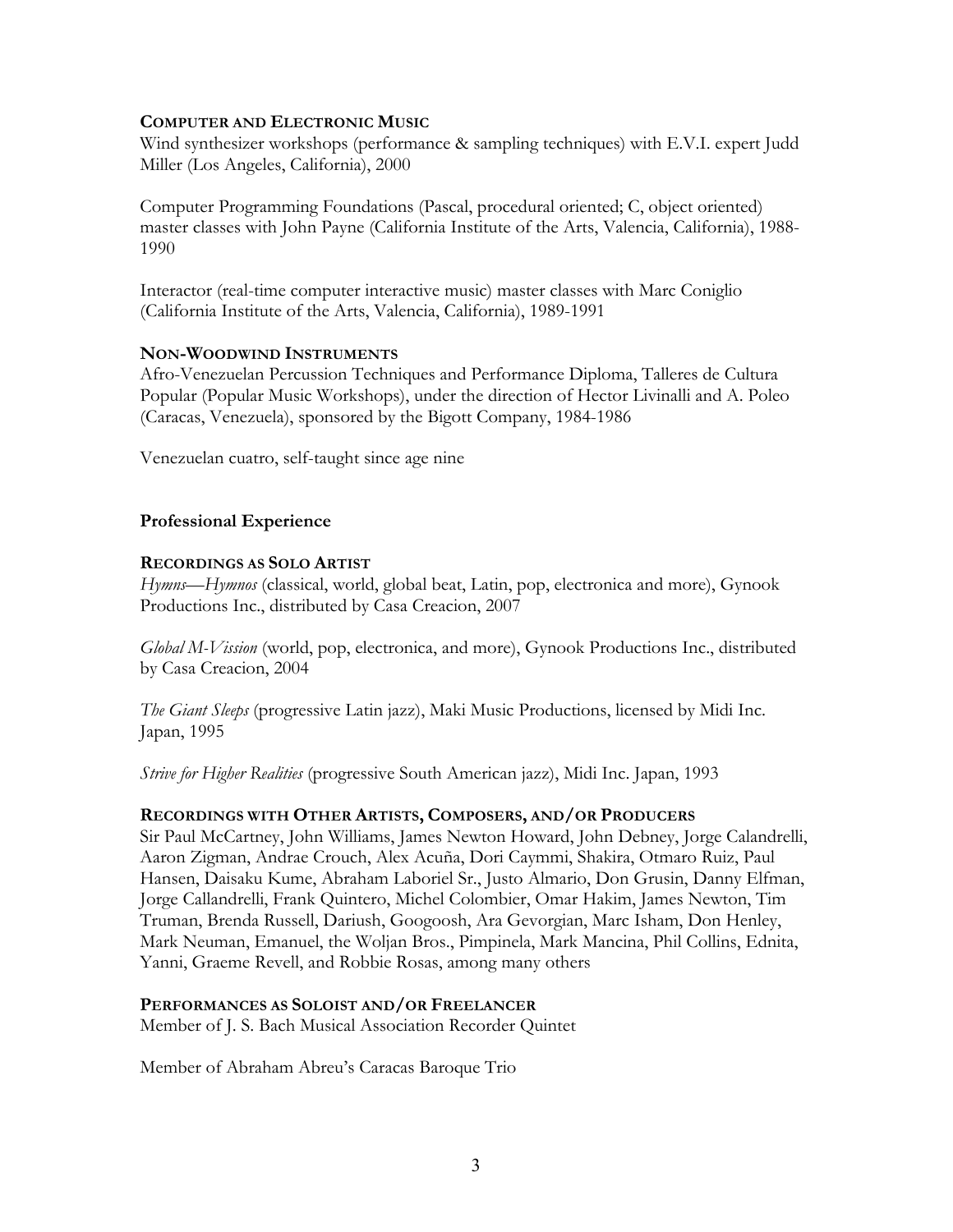Featured flute, duduk, King bansuri, and piccolo soloist in the 2005 Grammy Awardwinning "Concert for George" memorial concert for George Harrison

Flute soloist with the California Philharmonic Orchestra, performing F. J. Haydn's Flute Concerto in D and the world premiere of my "Three Miniatures for World Music Woodwinds, Jazz Trio, and String Orchestra"

World woodwinds and duduk featured soloist in John Debney's "Passion of the Christ Symphony", premiered by l'Orchestra dell'Accademia Nazionale di Santa Cecilia di Roma (Italy)

Brass section leader (tenor saxophone) for Grammy Award–winning singer-songwriter Don Henley's "Inside Job" U.S. West Coast tour

Flute and woodwind soloist with Latin Jazz ensembles Alex Acuña & The Unknowns, Susie Hansen Band, Costa Azul, Alberto Salas's Latin Maranatha Music Band, Oskar Cartaya's Band, Cecilia Noel & The Wild Clams, Papo Conga's Latin Band, Rudy Regalado's Todos Estrellas, Otmaro Ruiz's Band, and Long John Silva's AfroCuban Jazz Band, among others

Flute, shakuhachi, and world woodwind soloist for the Kenny Endo Taiko Drum Ensemble

Featured flute, saxophone, and world woodwinds soloist with New Age superstar Yanni, including numerous world concert tours, video tapings, and recordings, since 1995

Flute and woodwind soloist with West African kora prodigy and singer Prince Diabate

House band member for Edward James Olmos's "Americanos" Concert with Latin Superstars Israel "Cachao" Lopez, Gloria Estefan, Paquito D'Rivera, José Feliciano, Juan Luis Guerra, and Sheila E., among others, at the Kennedy Center, Washington, D.C., for the *PBS Presents* series

# **STUDIO WORK**

Numerous sessions as a creative world flute and woodwind multi-instrumentalist for record dates

Film soundtracks and television programs, including featured soloist in Mel Gibson's *The Passion of the Christ, Blood Diamond, The Village, The Interpreter, Hidalgo, American Gangster, Charlie Wilson's War, Rendition, Ice Age 2: The Meltdown,* Steven Spielberg's *Munich,* Peter Jackson's *King Kong*, *Syriana, Bedazzled, Made in America, The Body* (featured soloist with the London Symphony Orchestra), *Bait, Jeremiah, Largo Winch* (with Le Mystère des Voix Bulgares), *Dune,*  and *The Fire Within*

Ads/Jingles for IBM, AT&T, Ford, C-Net, Albertsons, Jeep, Outback Restaurants, and Skittles, among many others

# **SYMPHONIC**

Principal flutist for the Simón Bolívar Symphony Orchestra, the Venezuela Symphony Orchestra, and the Caracas Symphonietta for a total of seven years.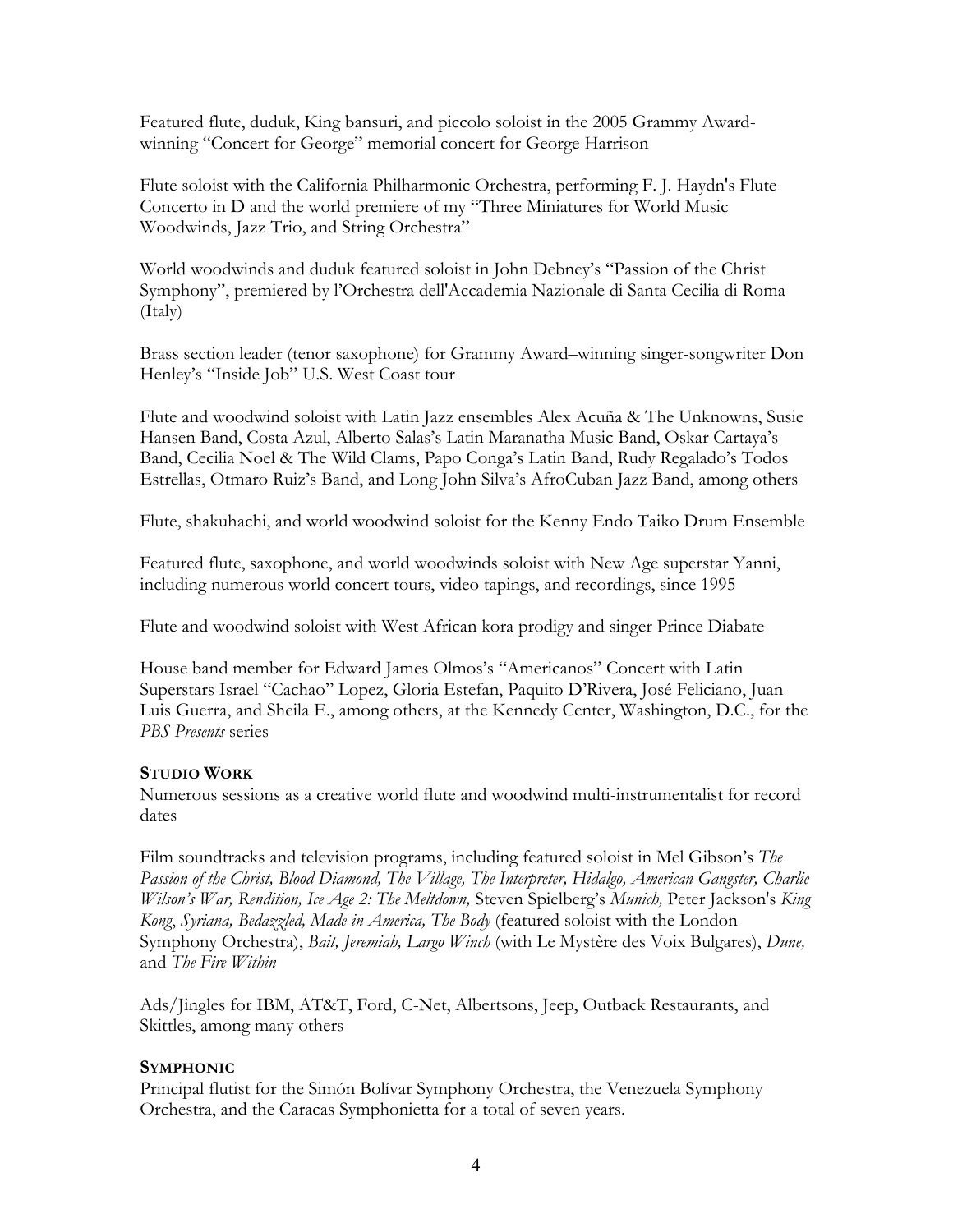#### **WORLD MUSIC PERFORMANCES, AND/OR RECORDINGS**

Featured duduk and flute soloist in Djivan Gasparyan's 80th birthday concert (Pasadena Civic Auditorium, Pasadena, California), 2007

Duduk guest soloist in Flora Martirosian's "First Annual International Komitas Honors" concert (Alex Theater, Glendale, California), 2007

Featured duduk, shvi, and flute soloist for Armenian keyboardist-composer Ara Gevorgian (Alex Theater, Glendale, California), 2003; featured world woodwind soloist for Gevorgian's instrumental world-music composition (Glendale, California), 2005

Featured world woodwind soloist for the World Expo 2005, Meitetsu's LEEO Concert "Power of Dreams" (Nagoya, Aichi, Japan), 2005

World woodwinds featured soloist with the Prague Symphony Orchestra recording

Featured world woodwind soloist for Riadh El Fehri's "Ouverture" with the Sicilian Symphony Orchestra, and "Vents 440", with the Vienna Opera Ball Orchestra, in the Festival International de Carthage (Tunisia), 2007, and 2006, respectively

Featured duduk, didgeridoo, Spanish dulzaina, bansuri, and Irish whistle soloist in two songs by Sir Paul McCartney: "Jenny Wren" (*Chaos and Creation in the Back Yard*), and "Growing Up, Falling Down" (on the CD single *Fine Line*), Ocean Way Studios, Hollywood, California, 2005

Featured duduk, bansuri, didgeridoo & latin vocal percussion in Anoushka Shankar's first cross-over solo CD *Rise*; featured western flute, bass Persian ney and other world winds with Anoushka Shankar and Karsh Kahle's *Breathing Under Water* CD

Featured and supporting flute, piccolo, duduk, Persian-Boehm ney, and Irish whistle soloist with tenor Steve Amerson, soprano Laurie Gayle Stephenson, and singer-pianist Bill Cantos (U.S.), 2006 to present

Featured world woodwind soloist with contemporary traditional Persian group Lian Ensemble, with Houman Pourmehdi, Piraye Pourafar, Miroslav Tadic, Djivan Gasparyan, and Pandit Swapan Chaudhuri

Featured flute and duduk soloist for Persian singer Dariush (U.S., Canadian, European, and Middle Eastern tours), 1998-2001

Featured flute and duduk soloist with singer Googoosh's world tour (U.S., Europe, and Middle-East), 2000 to present

Flamenco flute, soprano sax, duduk, bansuri, and Arabic ney soloist in concerts with Adam Del Monte; concerts with Antonio De Jerez's Canela Pura; active member of José Tanaka's Flamenco Co. (*Sueño Gitano* CD and concerts); concerts and mini-tour with Clarita's Arte Flamenco; concerts with Paco and Yolanda Arroyo; active member of Jesus Montoya's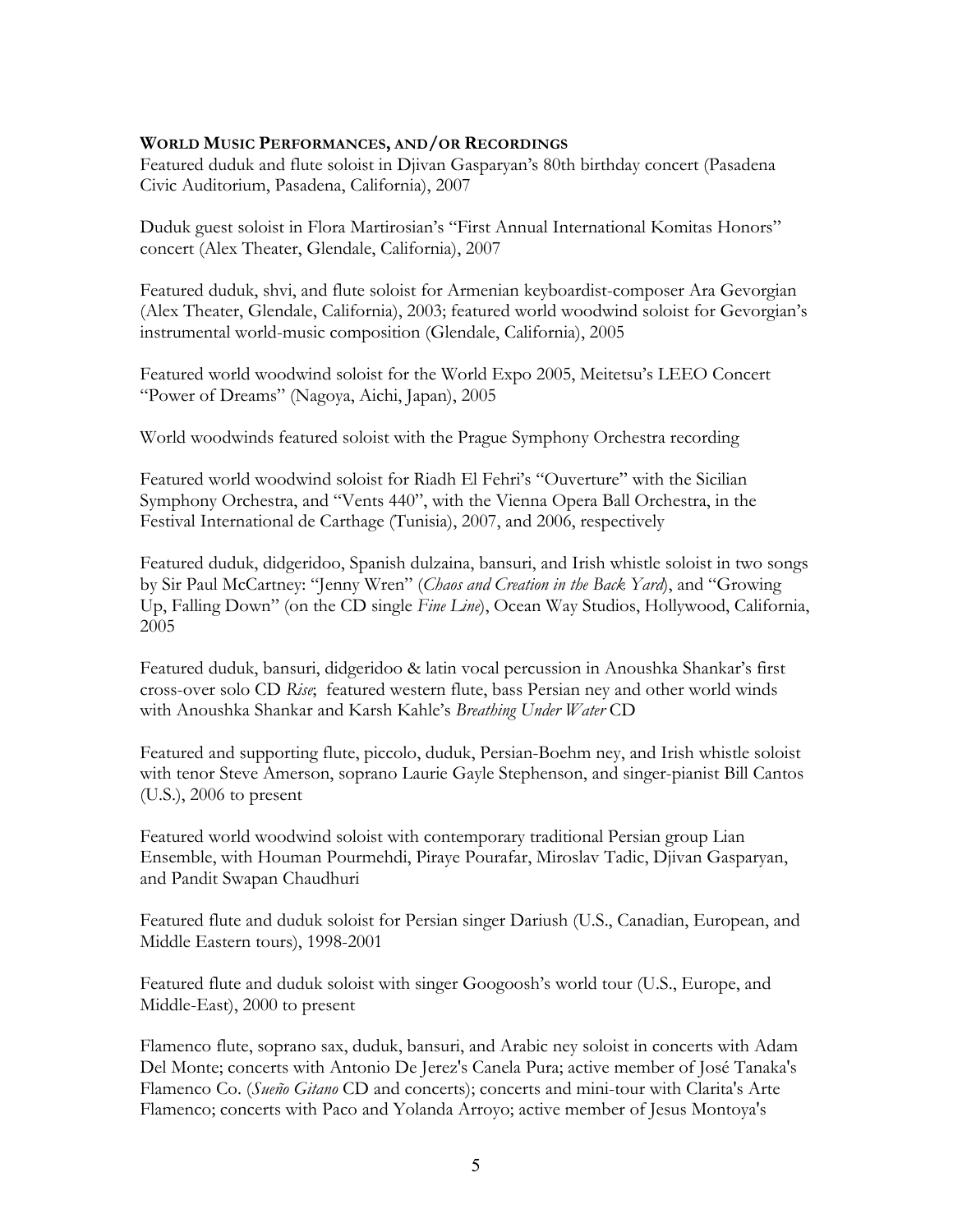Caravana Gitana, with Spanish flamenco guitarist Canito and dancers Omayra Maya and Joaquin Enciñias (Los Angeles and San Francisco, California), 2000-2003

World woodwind soloist with Paul Livingstone and Srini Vasan's Indian eclectic band Tanjavour (1999-2004)

Featured member of Paul Livingtone's raga-jazz-world ensemble Arohi (2004 to present)

Numerous recordings as a creative world flute and woodwind multi-instrumentalist for concerts and one-man educational shows in the Los Angeles area

# **COMPUTER/ELECTRONIC ACTIVITIES AND EQUIPMENT**

Wind synthesizer sound designer-programmer for Sound Source Unlimited (H-1 work permit issued in 1991), 1991-1994

Wind synthesist performer-programmer in an interactive computer piece developed in collaboration with Dr. Christopher Dobrian, for real-time melodic analysis and harmonic accompaniment. Based on a novel scheme of harmonization of my design (extended from B. Bartok's axis system), the software analyzes the tonal melodic function of incoming notes and instantaneously performs an orchestrated harmonization of the melody. I originally designed the software for performance on Yamaha WX7 wind controller, and it was used in my composition "Tetelestai," which premiered in Irvine, California, in March 1999

Sampling, sound design, and wind synthesis with Judd Miller. The system we used consists of more than twenty-five synthesizers, samplers, and computers. I make extensive use of a digital audio workstation in my own studio that includes several computers and a vast array of analog and MIDI synthesizers and samplers, both software and hardware based. I composed, arranged, and engineered (tracking, mixing, and mastering) my last two solo CD projects.

Logic Pro's Custom Environment Development for wind synth interactive MIDI-mapping performance application, since 2002

# **CHRISTIAN MUSIC**

Jack Hayford Ministries, featured soloist; Luis Palau Ministries, featured soloist; Benny Hinn Ministries, featured soloist; Church on the Way, music ministry team member and saxophonist for the New Song Gospel Choir; Newhall Christian Church, music director; Bach Vocal Ensemble; Memorial Baptist Church, music ministry team member; Caracas Central Baptist Church, music ministry team member; Versailles Baptist Church, music ministry leader; Montparnasse Baptist Church, music ministry team member

# **Teaching Experience**

California Institute of the Arts, adjunct faculty member, 1993-1996

Guest Professor, Lecturer, and Artist in Residence at University of California–Irvine, 1998- 1999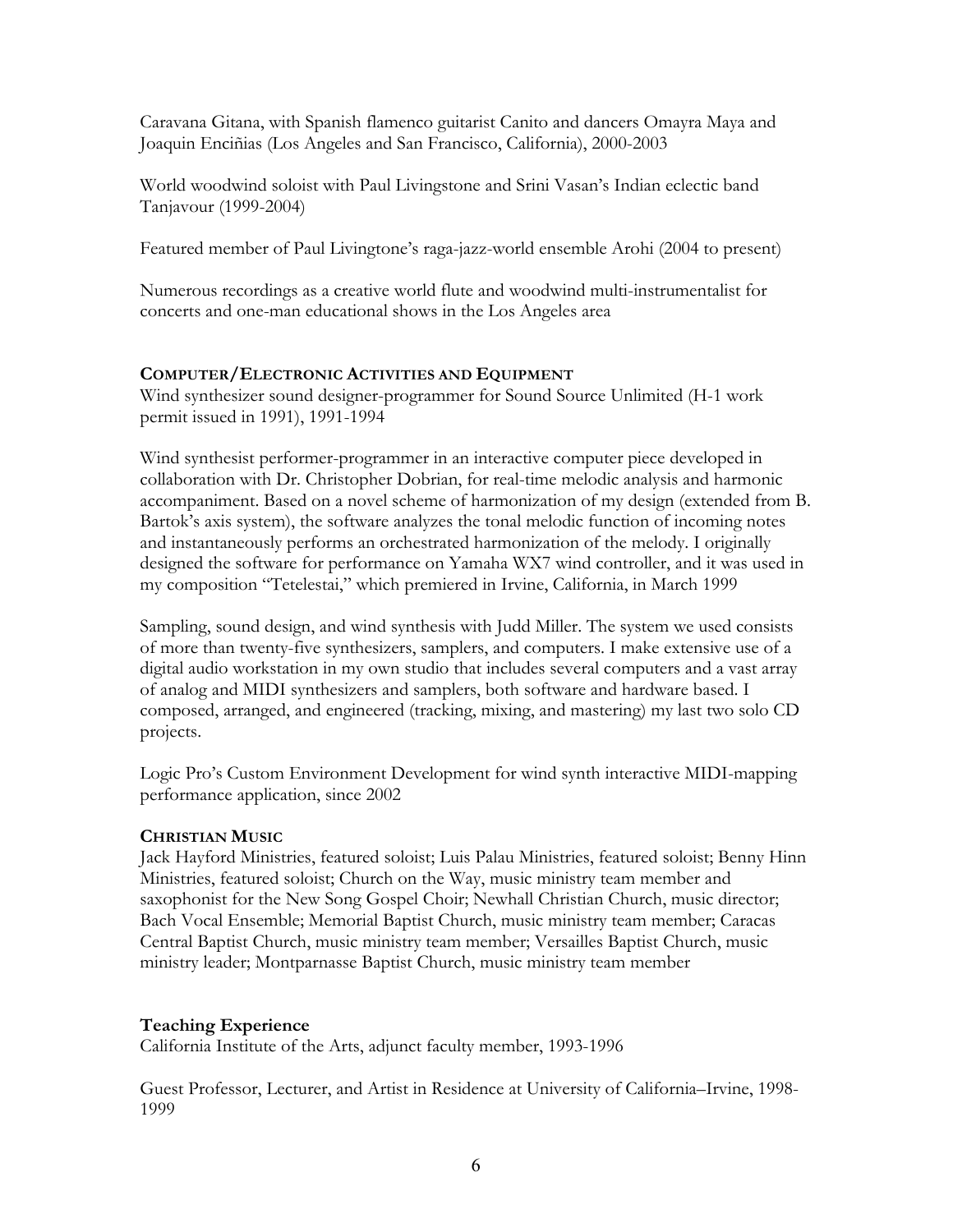Guest Professor at the California State University–Los Angeles, 2000-2001

Head of Flute Department, Venezuelan National Youth Orchestra's Simon Bolívar Conservatory, 1978-1980, and Children's Symphony Orchestra Institute, 1983-1985

#### **Awards**

2007 Film & TV Music Award, Best Instrumental Performance by a Soloist in a Film or Television Score, *Pirates of the Caribbean* 

2005 Grammy Award certificate for participating in "Concert for George" as a featured soloist in Pandit Ravi Shankar's East-West Orchestra on Pandit Shankar's composition "Arpan"

2000 National Artist House Venezuelan Award Winner, in the category International Exposure

Winner of the Young Soloists Contest of the Venezuelan Symphonic Orchestra, 1985

Prizes for Flute Performance, Hector Berlioz Conservatoire, Paris, France: First Prize (Niveau Superiur), 1981; Second Prize (Niveau Excellence), Flute Performance, 1982

First Prize (Niveau Superieur) for Flute Performance, Ecole de Musique d'Asnieres, France, 1982.

#### **Publications**

The following book-length works are in progress. Although music publishers have offered to publish these works in incomplete form, I prefer to release them only when they are more encyclopedic than they are now.

"The Flute Book: Holistic Approach to Flute Instruction" (book, CD, PDF publication), in preparation since 1979

"Some World Wind Musical Instruments" (book, interactive CD-Rom, DVD), in preparation since 2003

"Wind Synthesis: Concepts and Technique" (book and DVD), in preparation since 1989

# **Instruments Designed and/or Modified, and Related Acoustics Consultation and Research**

King Bansuri: fifteen-hole version of the North-Indian traditional bamboo flute

RaKIba [Ravi-ji's KING bansuri]: a Boehm-like acoustics-proportioned King bansuri directly inspired by Pandit Ravi Shankar